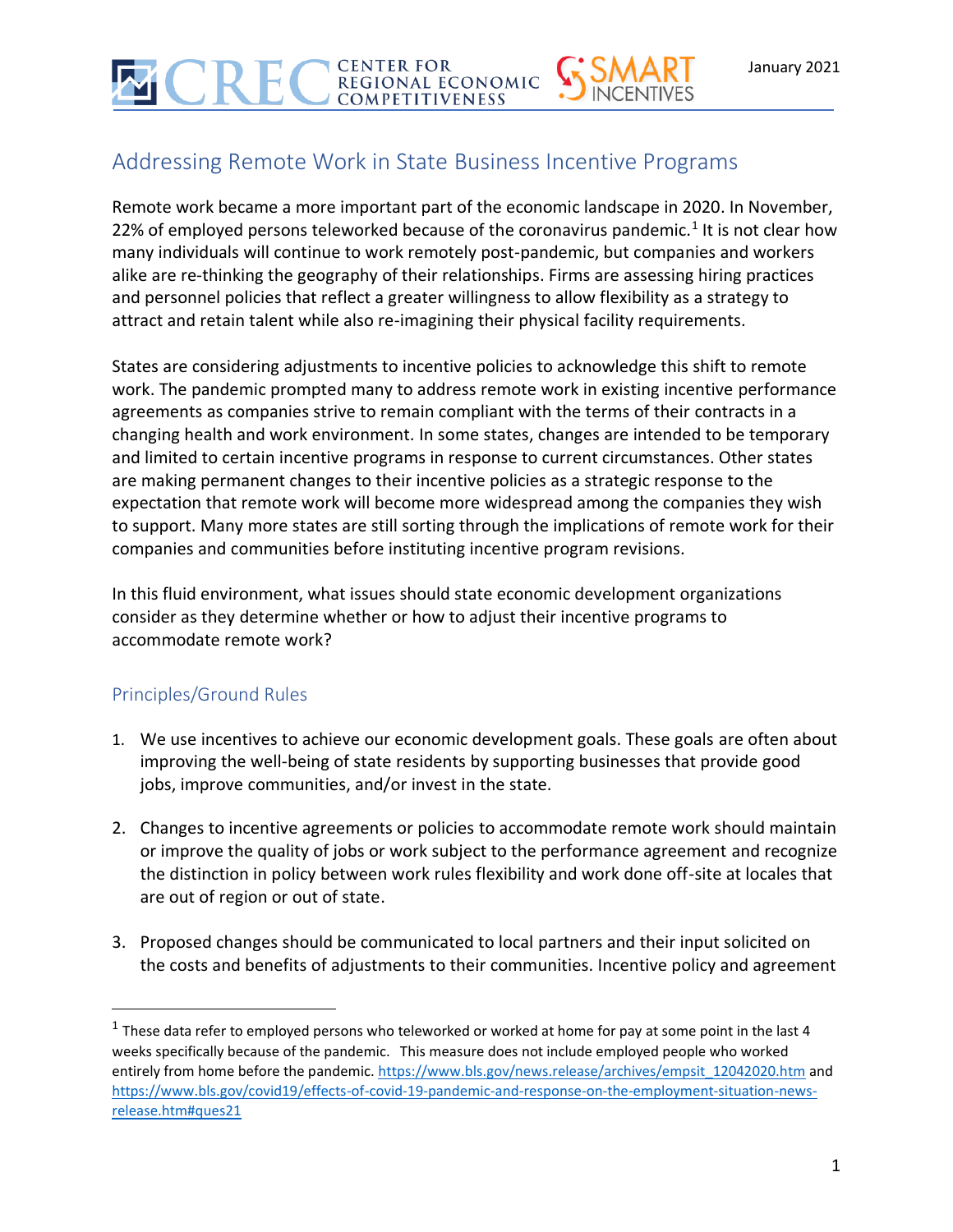changes should recognize the differing implications of remote work for various localities within the state.

**CENTER FOR<br>REGIONAL ECONOMIC COMPETITIVENESS** 

#### Checklist of Questions

The ground rules can apply to all states, but each state has its own economic priorities and incentive structure that will drive policy and program choices regarding remote work. The questions below provide a framework for considering the critical issues and trade-offs that will help economic development leaders assess their options for adjusting existing incentive programs within their own state contexts.

Several state economic development leaders have described the shift to remote work as uncharted territory for their organizations. Uncertainties regarding the long-term scale and characteristics of remote work compound the difficulty of instituting incentive policy changes. This checklist of questions, therefore, is a work in progress. It represents the start of what will likely be an ongoing conversation about the best ways to incorporate remote work into incentive programs in an effective and responsible manner.

Is remote work consistent with your state's economic development strategy? The types of business activities that benefit residents vary from state to state. For example, economic development leaders in multi-state regions often see value in encouraging (or not discouraging) companies to hire from across jurisdictional lines and may not think firms should be penalized if some of those employees begin to work from home in other states. However, many other states strive to incentivize work only for their own resident populations. Their policies specify that incentive agreements should only count employees who are in-state residents, not those who take their personal spending and tax dollars to other states.

Certain industries and occupations represent the type of work that can be done off-site while many others require the physical presence of their employees. States that target professional services or technology sectors may be more greatly impacted by an increased prevalence of remote work. Sectors whose employees do their work in traditional office space and use computer networks to accomplish their tasks are more likely to have employees working remotely. States that target these sectors need to address remote work strategically more so than those states that emphasize manufacturing and distribution operations in their economic development efforts.

What is the state's objective in acknowledging remote work arrangements? The way incentive programs address remote work can represent a strategic choice on its own. Is the objective to keep incentivized companies with active agreements compliant? Is it to sustain work opportunities for residents? Is the objective to position the state for future opportunities in sectors likely to continue remote work operations in some form over the long-term? Is it to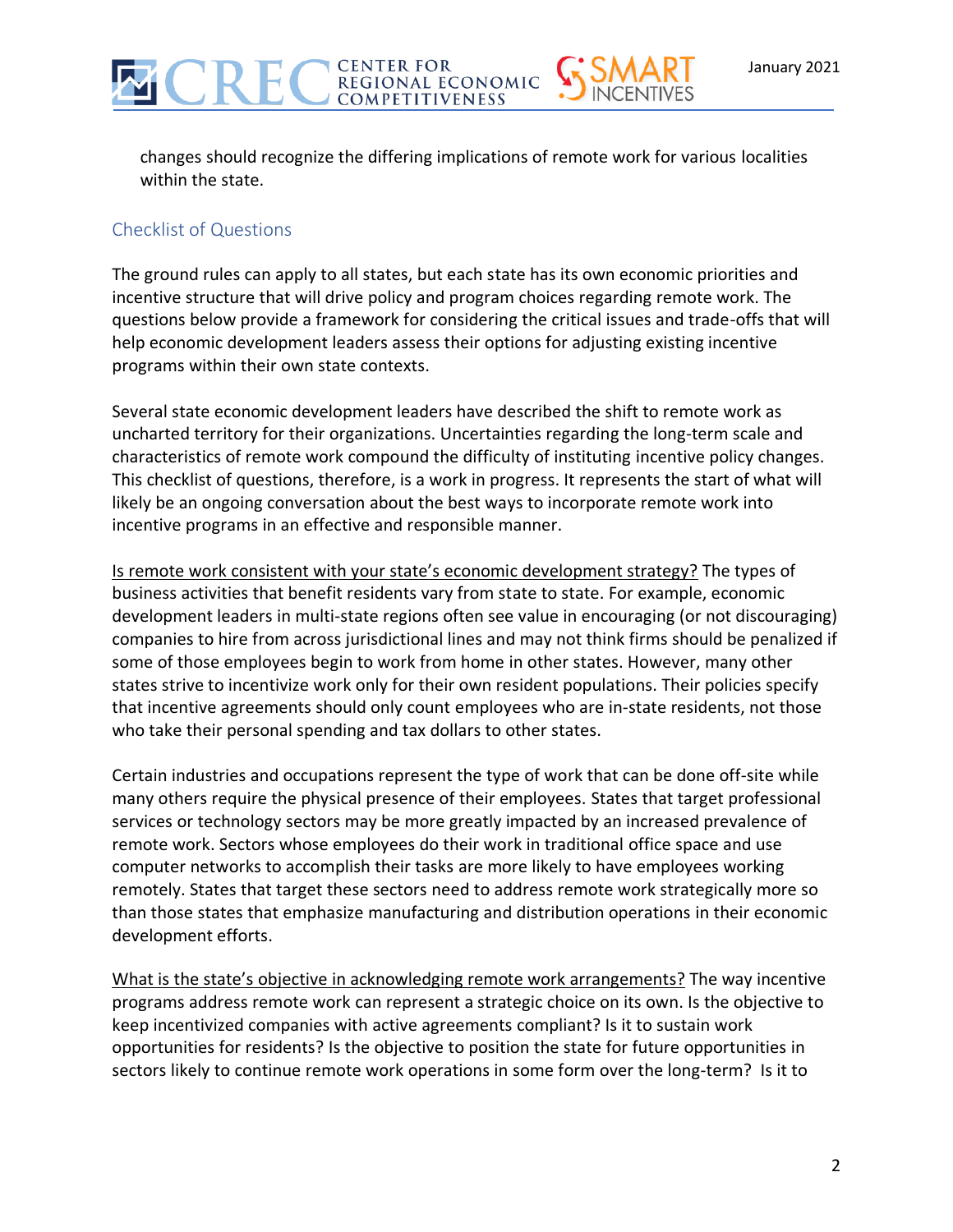target incentives to those aspects of a business that will hire local workers while avoiding inadvertently encouraging remote work that could occur outside the state or region?

How should ROI calculations be adjusted to account for remote work to obtain a more accurate picture of the costs and benefits of incentivized activity? Incentives should generate a return to the state. In contrast to the private sector, economic development return on investment (ROI) comprises more than financial (or fiscal) return. Economic development ROI should incorporate social, economic, and fiscal benefits and account for other non-quantifiable project criteria that reflect public policy objectives. This approach to ROI is consistent with the mission of most state economic development organizations. An economic development ROI implies that states should not just look at the ramifications of remote work on state or local taxes, but also consider the implications of a different distribution of the anticipated direct, indirect and induced spending. Induced spending, for instance, may often be dismissed in calculating ROI, but may be particularly important since it seeks to capture the economic and fiscal effects of worker spending patterns on the state and may be significantly reduced due as a result of increased remote work.

Are the implications different for place-based incentive programs than for business incentives? Programs, such as Opportunity Zones or enterprise zones, that are intended to generate economic activity in specific locations within the state have the potential to suffer greatly from a shift to remote work. The impact is likely to be worse for small businesses and their employees than for big companies. Therefore, a different policy response will likely be needed for place-based incentive programs than for business attraction or retention incentives. However, the extent and duration of the impact on such programs is not yet clear. States appear to be at the very early stages of considering this issue, and more research will be needed to determine necessary policy adjustments.

What guardrails should be put around program changes to avoid spikes in costs or unintended consequences? Many states are limiting proposed changes to specified, short-term time frames. Others are confining changes regarding remote work to individual incentive programs or individual company agreements. A few are taking the opposite approach and establishing ground rules in statute to create a strategic and well-defined foundation for accommodating remote work. States will need to specify what remote work means in the context of their incentive programs.

How will remote work activity be counted and reported? Do incentive recipients understand adjusted reporting requirements? Do the companies have appropriate internal reporting systems to accommodate this issue, given that workers may retain local residences even if they are not living locally? How will information on the number and distribution of remote workers be shared with stakeholders or evaluators? Have state government partners (such as revenue departments for tax credits) been informed of program or policy changes?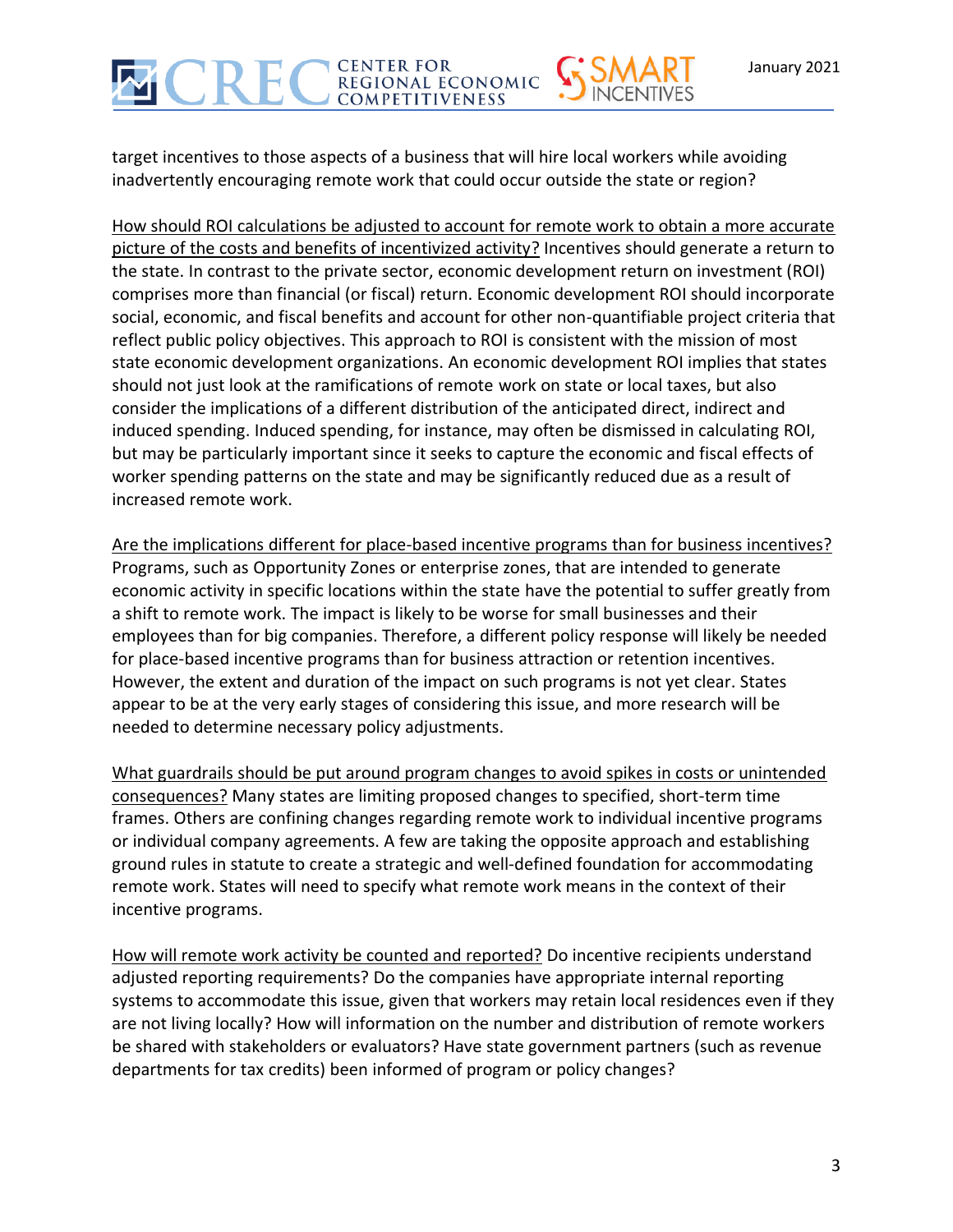## State Examples

The [Alabama Department of Commerce](https://www.madeinalabama.com/) issued guidance in November 2020 for how remote employees would be considered in the context of the state's incentive project agreements. While remote workers generally may not be counted toward jobs targets, Commerce "will allow employees who would otherwise be located at the facility, but are working remotely for a temporary period due to the ongoing pandemic, to count toward the jobs target, provided all other eligibility requirements are met."

The Arizona Commerce Authority (ACA) has made changes to some of its incentive programs, including allowing remote workers to count for its [Qualified Facility Tax Credit Program,](https://www.azcommerce.com/incentives/qualified-facility) and to allow for flexibility in hiring counts for its **[Traditional](https://www.azcommerce.com/incentives/job-training)** and **[Rapid Employment](https://www.azcommerce.com/incentives/rapid-employment-job-training-grant/)** Job Training Programs. ACA plans additional changes this year to allow remote workers to count toward company job requirements. The remote work must be tied to the Arizona location affiliated with the incentive, and the workers must be Arizona residents physically located in the state. These rules will apply to all awards under these incentive programs going forward. Additional program requirements may apply.

[Georgia](https://www.georgia.org/competitive-advantages/incentives)'s Quality Jobs Tax Credit previously allowed for telework, but the Jobs Tax Credit (JTC) specifically prohibited it. However, changes to [program rules](http://rules.sos.state.ga.us/gac/110-9-1?urlRedirected=yes&data=admin&lookingfor=110-9-1) allow remote work for the JTC for 2020 and 2021 only. The language defines a telecommuter employee job as a newly created position of employment by a Georgia employer only during tax years beginning 2020 and 2021, requiring a minimum of 35 hours worked each week and paying at or above the average annual wage earned in the county. It specifically excludes jobs classified as independent contractors and out-of-state telecommuting. Wage, hour and health insurance requirements must continue to be met, and the employee must live and work in Georgia to qualify.

The [Michigan Business Development Program](https://www.michiganbusiness.org/4aef89/globalassets/documents/reports/fact-sheets/michiganbusinessdevelopmentprogram.pdf) [allows companies to count remote work jobs](https://www.areadevelopment.com/workplace-trends/Q4-2020/expanded-incentives-support-growth-in-remote-work.shtml) if all program and job requirements are otherwise met.

In North Carolina, [Job Development Investment](https://www.nccommerce.com/grants-incentives/competitive-incentives) Grant (JDIG) program grantees may request an [amendment](https://www.nccommerce.com/documents/compliance-relief-holders-job-development-investment-grants-jdigs) to include home-office locations in the definition of a facility for the 2020 and 2021 grant years. Home office employees must meet the definition of a full-time employee and must be residents of North Carolina. Requests must be made by January 31, 2021.

Rhode Island's [Remote Work Implementation Grant Program](https://commerceri.com/tech-support-covid-19-1/) uses CARES Act funds to help businesses in the state transition to remote work during the pandemic. Firms eligible to apply include businesses and nonprofits with 2-100 employees that have both a demonstrated need and employees willing to increase remote work for 3 months. The state will prioritize applicants that also sign up for technical assistance. Funds may be used for hardware, software and internet access. The grants do not offer cash directly to companies but instead makes the awards in-kind via intermediaries.